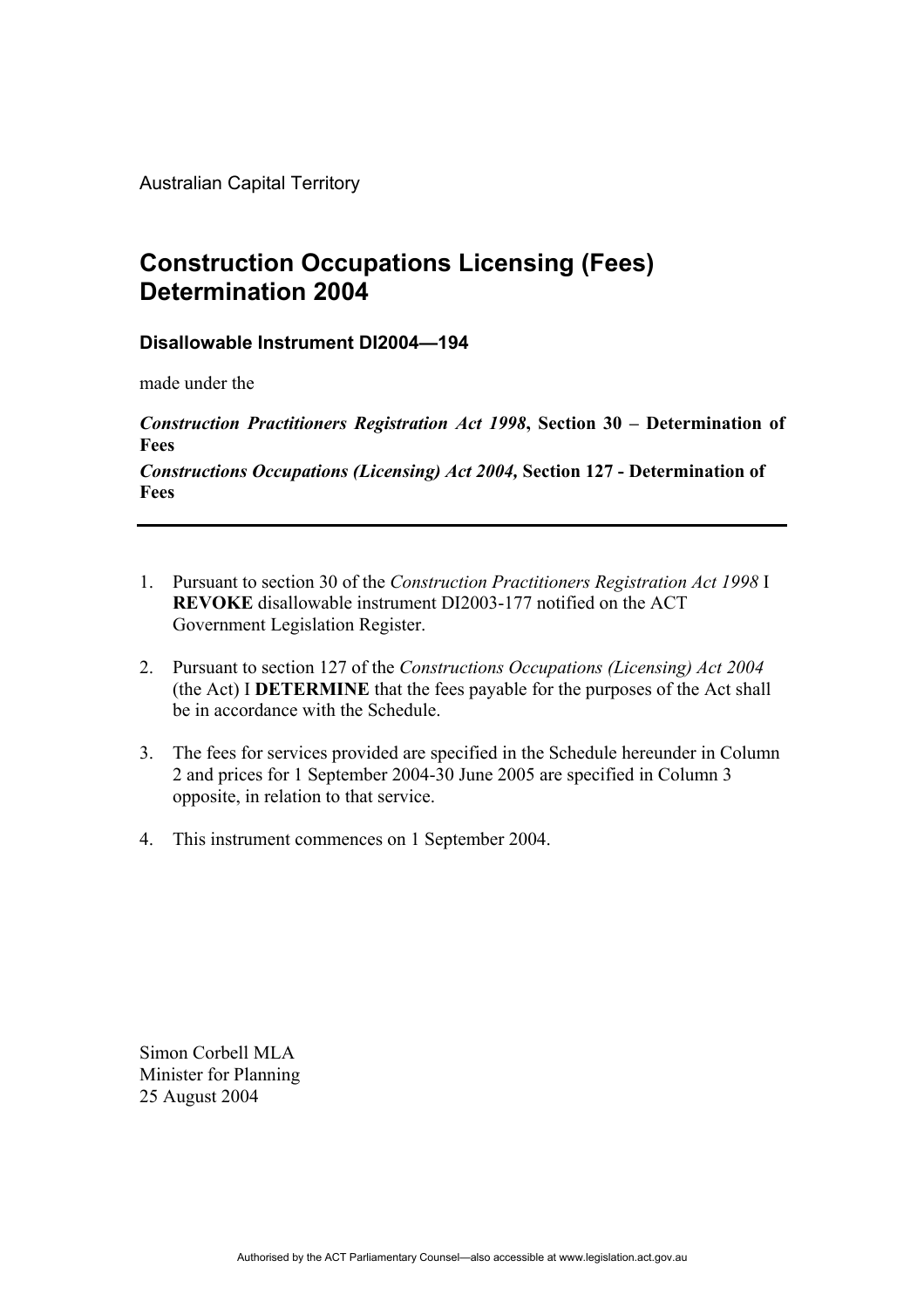*THIS IS PAGE 1 OF THE SCHEDULE TO THE DETERMINATION MADE BY THE MINISTER UNDER THE CONSTRUCTION OCCUPATIONS LICENSING ACT 2004* 

| Relevant           | <b>Description of Matter for which fee</b> | <b>Fee Payable</b> |
|--------------------|--------------------------------------------|--------------------|
| <b>Section for</b> | is payable                                 | (GST exempt)       |
| which a fee        |                                            |                    |
| is payable         |                                            | 1 September        |
|                    |                                            | 2004-30 June       |
| (1)                | (2)                                        | 2005               |
|                    |                                            | (3)                |

|                          | <b>Application fees</b>                                                                                                                                                                                                                                                                                                                                                                                                                                                                        |            |
|--------------------------|------------------------------------------------------------------------------------------------------------------------------------------------------------------------------------------------------------------------------------------------------------------------------------------------------------------------------------------------------------------------------------------------------------------------------------------------------------------------------------------------|------------|
| Section 17               | Application fee for a licence class under the<br>Construction Occupation of <b>Builder</b> excluding Licence<br>class Owner builder                                                                                                                                                                                                                                                                                                                                                            | \$163.00   |
| Section 17               | Application fee for a licence class under the<br><b>Construction Occupation of Building Surveyor</b>                                                                                                                                                                                                                                                                                                                                                                                           | \$108.00   |
| Section 17               | Application fee for a licence class under the<br>Construction Occupation of <b>Drainer</b> excluding<br>Licence class Journeyman Drainer                                                                                                                                                                                                                                                                                                                                                       | \$19.20    |
| Section 17               | Application fee for the licence class of Journeyman<br>Drainer under the Construction Occupation of Drainer                                                                                                                                                                                                                                                                                                                                                                                    | \$10.00    |
| Section 17               | Application fee for a licence class under the<br>Construction Occupation of Electrician                                                                                                                                                                                                                                                                                                                                                                                                        | \$19.20    |
| Section 17               | Application fee for a licence class under the<br>Construction Occupation of Gasfitter excluding<br>Licence class Journeyman Gasfitter                                                                                                                                                                                                                                                                                                                                                          | \$19.20    |
| Section 17               | Application fee for the licence class of Journeyman<br>Gasfitter under the Construction Occupation of<br><b>Gasfitter</b>                                                                                                                                                                                                                                                                                                                                                                      | \$10.00    |
| Section 17               | Application fee for a licence class under the<br>Construction Occupation of Plumber excluding<br>Licence class Journeyman Plumber                                                                                                                                                                                                                                                                                                                                                              | \$19.20    |
| Section 17               | Application fee for the licence class of Journeyman<br>Plumber under the Construction Occupation of<br>Plumber                                                                                                                                                                                                                                                                                                                                                                                 | \$10.00    |
| Section 17               | Application fee for a licence class under the<br><b>Construction Occupation of Plumbing Plan Certifier</b>                                                                                                                                                                                                                                                                                                                                                                                     | \$108.00   |
|                          | <b>Licence fees</b>                                                                                                                                                                                                                                                                                                                                                                                                                                                                            |            |
| Section 17<br>Section 17 | Licence fee for 1 year term under the Construction<br>Occupations of, Electrician (excluding the licence<br>class of Electrotechnology systems restricted permit),<br><b>Drainer</b> (excluding Licence class Journeyman<br>Drainer), Gasfitter (excluding Licence class<br>Journeyman Gasfitter) & Plumber (excluding Licence<br>class Journeyman Plumber) will be 33% of the fee for<br>a 3 year term relating to that occupation.<br>Licence fee for a licence class under the Construction | <b>NIL</b> |
|                          | Occupation of <b>Builder</b> excluding Licence class Owner<br>builder (3 year term)                                                                                                                                                                                                                                                                                                                                                                                                            | \$896.00   |

Minister's Initials Authorised by the ACT Parliamentary Counsel—also accessible at www.legislation.act.gov.au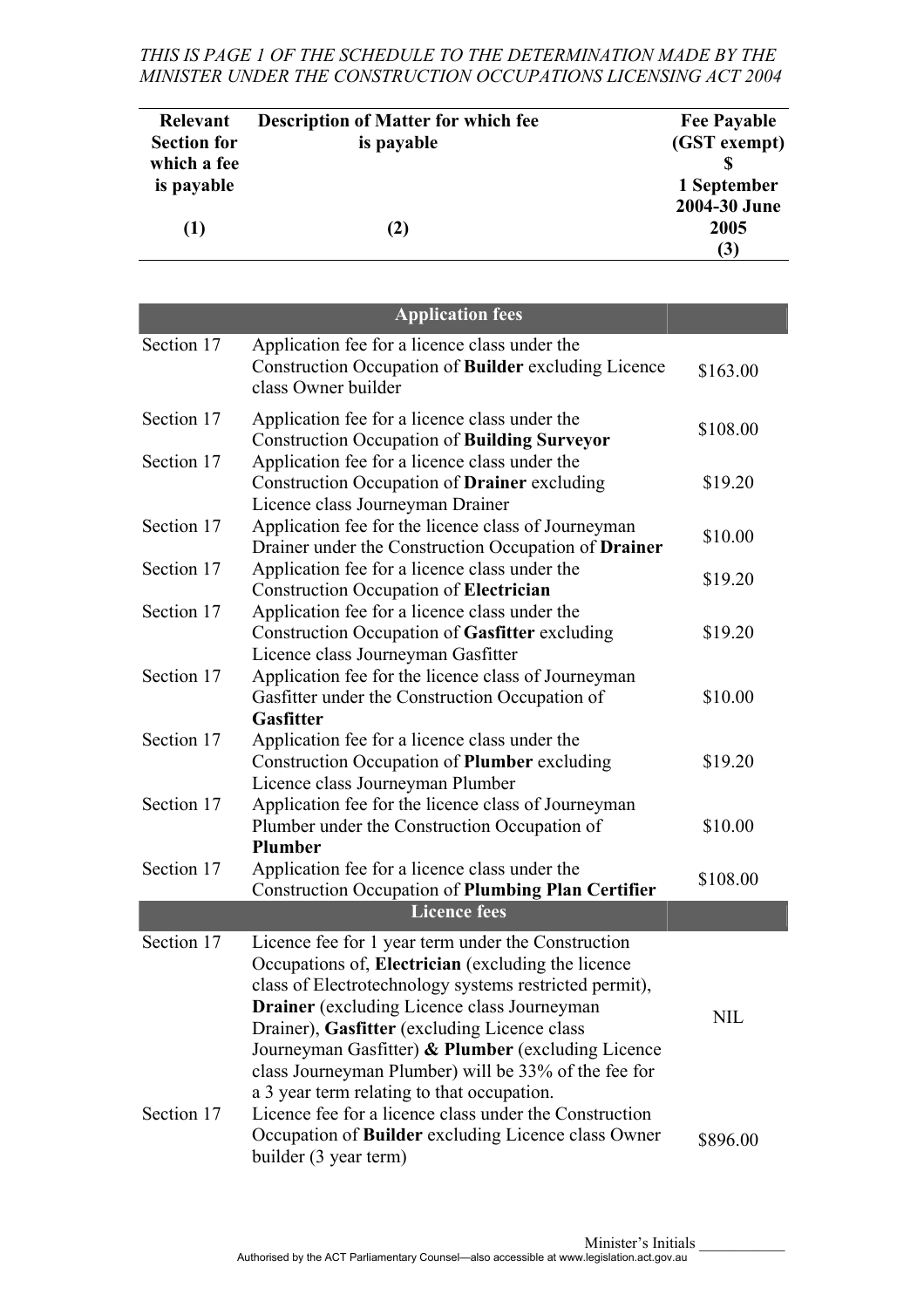## *THIS IS PAGE 2 OF THE SCHEDULE TO THE DETERMINATION MADE BY THE MINISTER UNDER THE CONSTRUCTION OCCUPATIONS LICENSING ACT 2004*

| <b>Relevant</b><br><b>Section for</b><br>which a fee<br>is payable | <b>Description of Matter for which fee</b><br>is payable                                                                                                                                                       |                                            |
|--------------------------------------------------------------------|----------------------------------------------------------------------------------------------------------------------------------------------------------------------------------------------------------------|--------------------------------------------|
| (1)                                                                | (2)                                                                                                                                                                                                            | 1 September<br>2004-30 June<br>2005<br>(3) |
|                                                                    |                                                                                                                                                                                                                |                                            |
| Section 17                                                         | Licence fee for a licence class under the Construction<br>Occupation of Builder excluding Licence class Owner<br>builder (1 year term)                                                                         | \$354.00                                   |
| Section 17                                                         | Licence fee for the licence class of Owner Builder<br>under the Construction Occupation of Builder where<br>application does not contain satisfactory eligibility<br>endorsement (term of building approval)   | \$164.00                                   |
| section 17                                                         | Licence fee for the licence class of Owner Builder<br>under the Construction Occupation of Builder where<br>application does contain satisfactory eligibility<br>endorsement (term of building approval)       | \$68.80                                    |
| Section 17                                                         | Licence fee for a licence class under the Construction<br>Occupation of Building Surveyor                                                                                                                      | \$108.00                                   |
| Section 17                                                         | Licence fee for a licence class under the Construction<br>Occupation of <b>Drainer</b> excluding Licence class<br>Journeyman Drainer (3 year term)                                                             | \$200.80                                   |
| Section 17                                                         | Licence fee for the licence class of Journeyman<br>Drainer under the Construction Occupation of Drainer<br>$(1$ year term)                                                                                     | \$12.30                                    |
| Section 17                                                         | Licence fee for a licence class under the Construction<br>Occupation of Electrician excluding the licence<br>class's of Electrical Contractor and Electrotechnology<br>systems restricted permit (3 year term) | \$40.80                                    |
| Section 17                                                         | Licence fee for the licence class of Electrical<br>Contractor under the Construction Occupation of<br><b>Electrician</b> (3 year term)                                                                         | \$200.40                                   |
| Section 17                                                         | Licence fee for the licence class of Electrotechnology<br>systems restricted permit under the Construction<br>Occupation of Electrician (1 year term)                                                          | \$13.35                                    |
| Section 17                                                         | Licence fee for a licence class under the Construction<br>Occupation of Gasfitter excluding Licence class<br>Journeyman Gasfitter (3 year term)                                                                | \$200.80                                   |
| Section 17                                                         | Licence fee for the licence class of Journeyman<br>Gasfitter under the Construction Occupation of<br><b>Gasfitter</b> (1 year term)                                                                            | \$12.30                                    |
| Section 17                                                         | Licence fee for a licence class under the Construction<br>Occupation of Plumber excluding Licence class                                                                                                        | \$200.80                                   |
| Section 17                                                         | Journeyman Plumber (3 year term)<br>Licence fee for the licence class of Journeyman<br>Plumber under the Construction Occupation of<br><b>Plumber</b> (1 year term)                                            | \$12.30                                    |